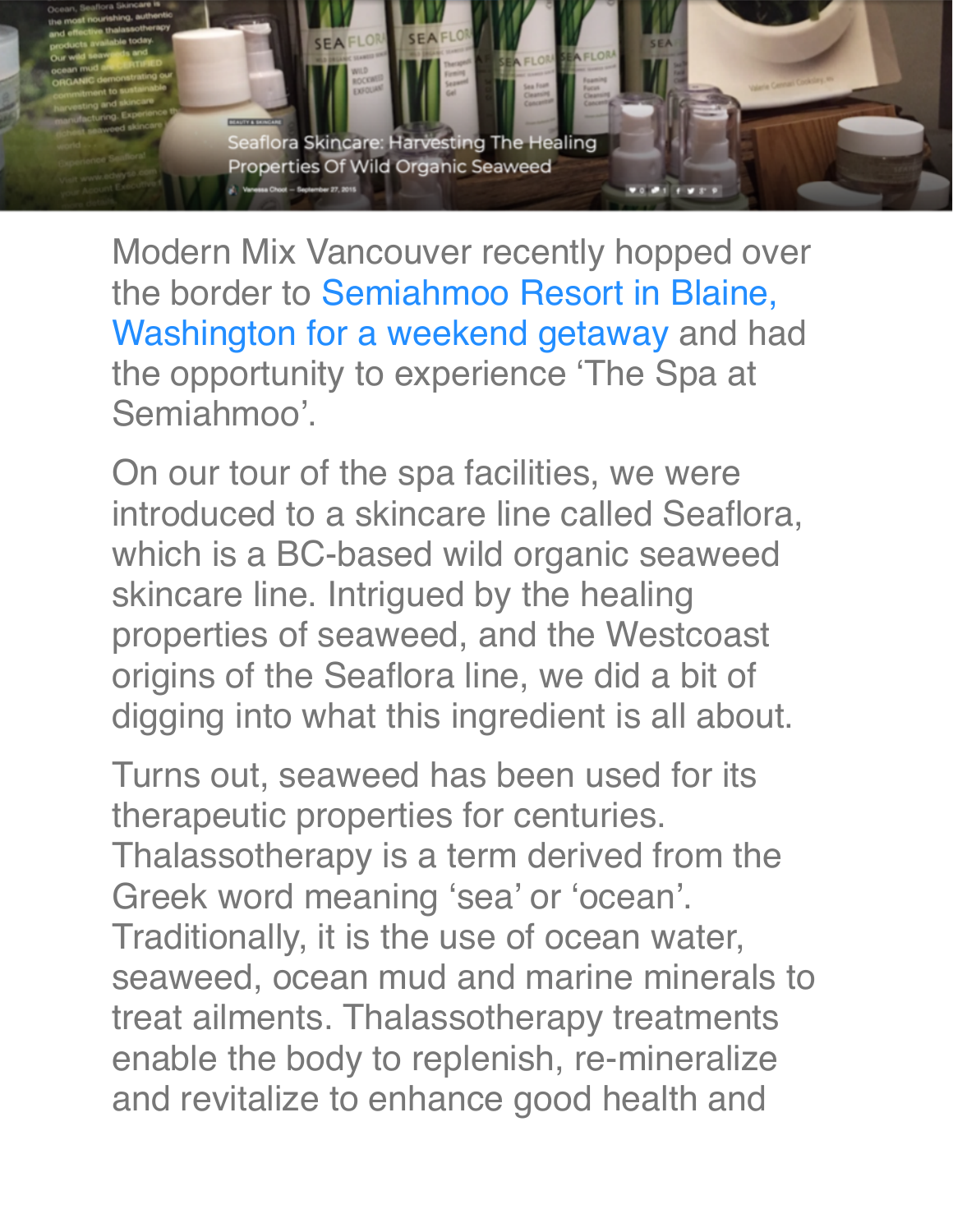offer relaxation for mind, body and soul. Specifically with Seaflora, the company only incorporates whole, wild, raw seaweeds into the product line, a

standard that no other company in the world delivers. This applies to every product in the Seaflora portfolio, including

the Wild Rockweed Exfoliant, Seaweed Body Gel, Wild Sea Kep Body Lotion, Sea Kelp Facial Moisturizer, Seaweed Serum and more. No parabens, no mineral oil, no petroleums,

no mercury, no tars and no formaldehyde are used in its products and ingredients are never tested on animals.

In addition to a commitment to ingredients used in their skincare line, Seaflora also has a plethora of sustainable practices in handharvesting the seaweed they use:

• All seaweeds are hand-harvested in a practiced sustainable methodology, which allows the seaweeds to continue to grow and thrive.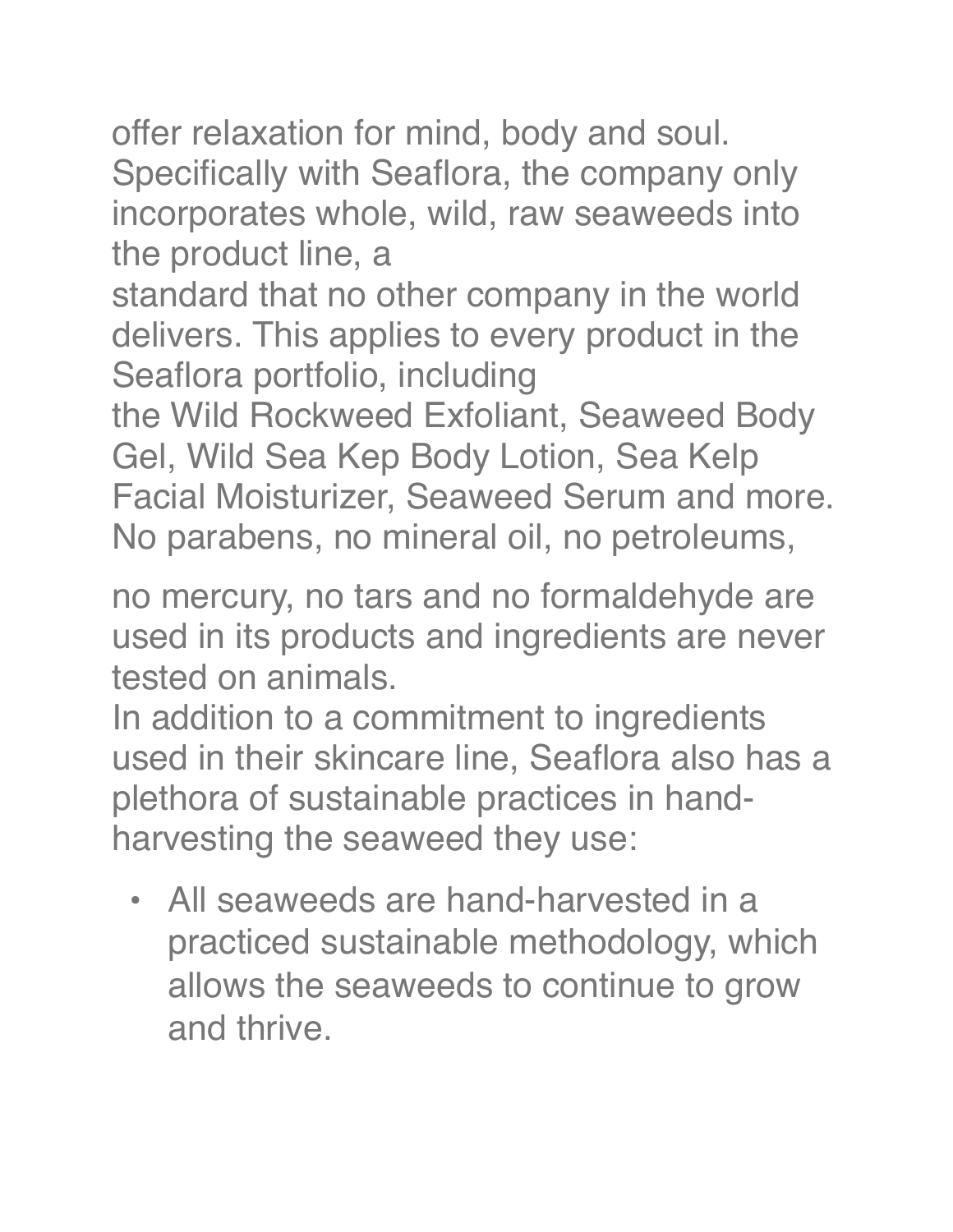- Seaweed is hand harvested from pristine coastlines, and travel by foot reduce the impact on local beaches.
- Little or no carbon emissions are produced when harvesting by hand.
- When the Seaflora team works from boats all engines are the most efficient on the market, to reduce carbon emissions. Seaflora products are available online at sea-flora.com. A percentage of Seaflora sales support non-profit marine protection societies. In Vancouver, their products are available at spa's and wellness enters including: CHI, The Spa at Shangri-La Hotel in Downtown Vancouver, Selfology Spa in South Granville and Spruce Body Lab in Yaletown.

Click the link to go to the online article:

[https://modernmixvancouver.com/2015/09/27/](https://modernmixvancouver.com/2015/09/27/seaflora-skincare-harvesting-the-healing-properties-of-wild-organic-seaweed/) [seaflora-skincare-harvesting-the-healing-](https://modernmixvancouver.com/2015/09/27/seaflora-skincare-harvesting-the-healing-properties-of-wild-organic-seaweed/)